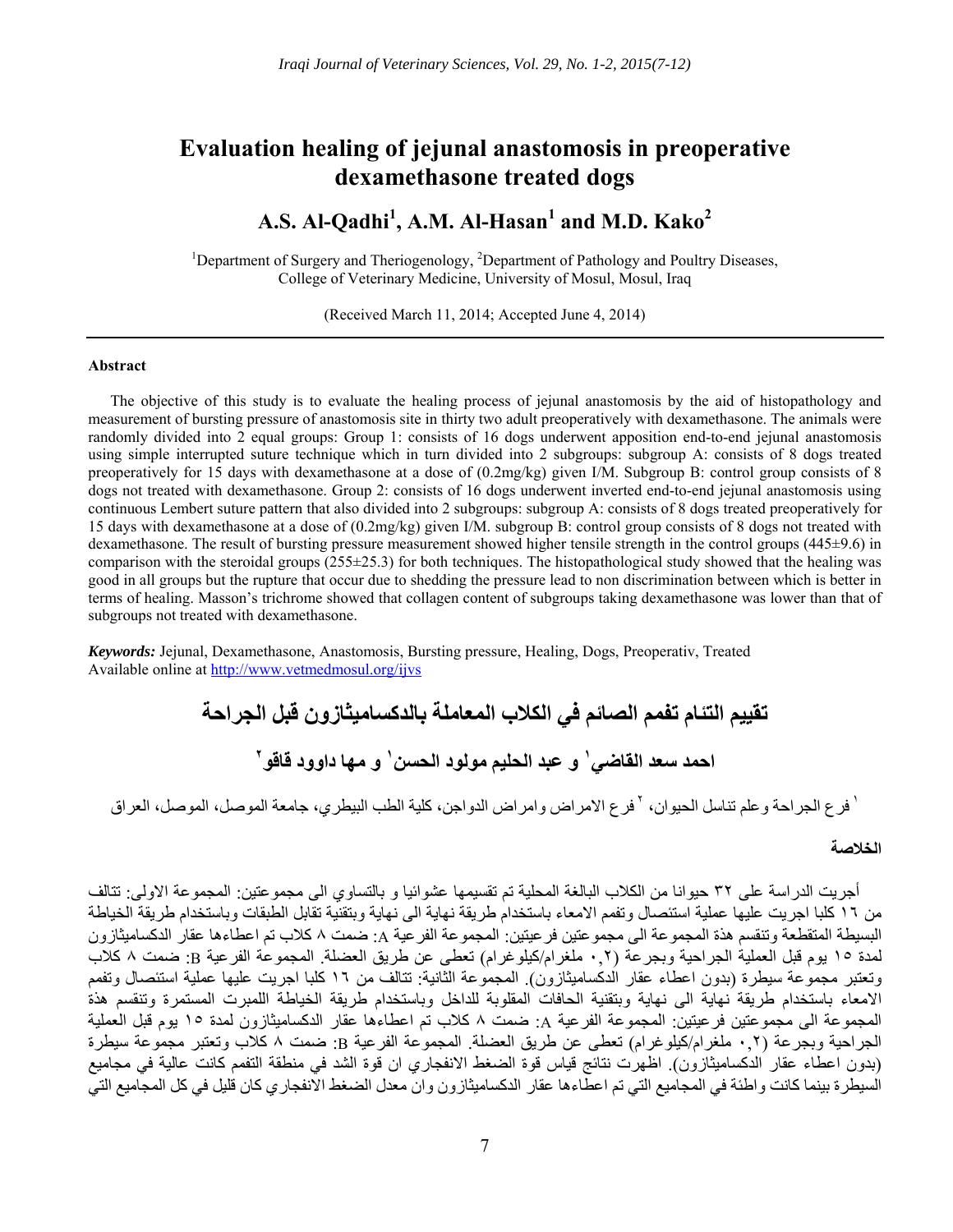تم اعطاءھا عقار الدكساميثازون (٢٥,٣±٢٥٥) ولكن كان عالي في كل مجاميع السيطرة (٩,٦±٤٤٥). كما اظھرت نتائج الدراسة النسجية بان االلتئام كان جيد في كل المجاميع لكن التمزق الذي حصل كان بسبب الضغط المسلط عليه وھذا ادى الى عدم التميز بين ايھما افضل. وكذلك لوحظ خالل الصبغ بالصبغات الخاصة مثل الماسون ثالثي الكروم بان كل المجاميع الفرعية التي اخذت عقار الدكساميثازون كان معدل تشكيل االلياف الغروية اقل عند مقارنتھا بالمجاميع الفرعية الغيرمعاملة بعقار الدكساميثازون.

### **Introduction**

Failure of anastomotic healing was considered as a serious complication of bowel surgery, which increases morbidity and mortality rates significantly (1). The intestinal wall integrity and mechanical strength mostly collagen dependable, which is a structural protein present and concentrated mainly in the submucosal layer (2). Anastomotic healing was mainly assessed by 3parametres; physical evaluation (bursting pressure), histopathological evaluation and biochemical evaluation (tissue hydroxyproline levels) (3). Though the histopathology still the corner stone of studying the healing process, the bursting pressure is an important and dependable mechanical parameter for evaluation of intestinal anastomosis healing (4,5). Corticosteroid is antiinflammatory and immunosuppresive effects. Antiinflammatory effects are complex but primarily occur via inhibition of inflammatory cells and suppression of expression of inflammatory mediators (5). The action of corticosteroids on gastrointestinal tract involves increase in the secretion of gastric acid, pepsin and trypsin they alter the structure of the mucine and decrease mucosal cell proliferation (6). Also usage in gastrointestinal disease to tide the patient over a critical period of the disease in ulcerative colitis and enteritis (7) Mechanisms of action of corticosteroids include; inhibition of the release of arachidonic acid, decrease synthesis of cyclooxygenase-2 (COX-2), inhibition of the production of cytokines, and effect on the concentration, distribution, and function of peripheral leukocytes (8). Despite massive progress in the medical treatment of inflammatory bowel diseases (IBD), corticosteroids still represent the most effective drugs in the management of acute IBD. Unfortunately, surgical intervention under treatment with corticosteroids is often complicated by impaired intestinal wound healing. The aim of our study was to assess the effects of the corticosteroids dexamethasone on intestinal anastomosis in vivo to identify potential causes of impaired intestinal wound healing under corticosteroid.

#### **Materials and methods**

Thirty two adult local breed dogs, weighing 15-30 kg, from both sexes, aged from 1.5-3 years were used in this study. The dogs were divided randomly into two groups, sixteen from each group and each group divided into two subgroups, eight for each subgroup. Each animal underwent surgery was fastened from food for 24 hours, 12 hours from the water. Anesthesia induced intramuscularly, by a mixture of xylazine (5 mg/kg) and ketamine hydrochloride (15 mg/kg), and maintained by i.m. administration of increment doses from the same mixture when demanded. The ventral abdominal wall was prepared for aseptic surgery from xyphoid cartilage to umbilical area, a 7-10 cm midline incision was made on the skin in linea alba by scalpel then by blunt dissection with scissors the abdomen was opened. A loop of jejunum was exteriorized through a laparotomy incision with the packing of laparotomy sponges. About 5 cm jejunum loop was selected for resection. Normal saline (Nacl 0.9%) was applied continuously on jejunum out of the abdominal cavity along the time of the operation to avoid dryness, the two ends of the resected jejunum were approximated by using 3-0 polyglycolic acid suture. In group one simple interrupted suture technique (apposition technuique) begin from mesenteric border and the mesentery by simple interrupted suturing. In group two Lumbert's suture pattern (inverted technique) begin from mesenteric border and the mesentery by simple continuous suturing. Then the anastomosis site was checked for leakage by application of gentle pressure on the site of anastomosis, followed by a thorough cleaning of anastomosis site and jejunal loop with normal saline to remove any blood clot before returning it to the abdominal cavity. The abdominal wall incision and skin was closed routinely, and antibiotic spray was applied on the skin incision. Systemic antibiotic, pencillin-streptomycin was injected intramuscularly, daily for 3 to 5 days at a dose rate of 10,000 IU/kg body weight and 10 mg/kg body weight, respectively. Four animals from each subgroup at 7 and 15 days after operation were anesthetized. A piece of 20-25 cm of jejunum including anastomotic site was removed and kept in normal saline for further studies. The mechanical strength of the anastomosis was determined by bursting pressure, which represents the resistance of the jejunum to intraluminal pressure, by using a sphygmomanometer which was modified to be fit for this purpose. Any leakage from the anastomosis site was revealed by the presence of bubbles. The pressure value recorded as leakage pressure was that one which immediately preceded the pressure fall concomitant with the emission of bubbles or disruption of the bowel. Tissue specimens from anastomotic site were collected and fixed in 10% neutral buffered formalin for 48 hours. The specimens were dehydrated, cleared, embedded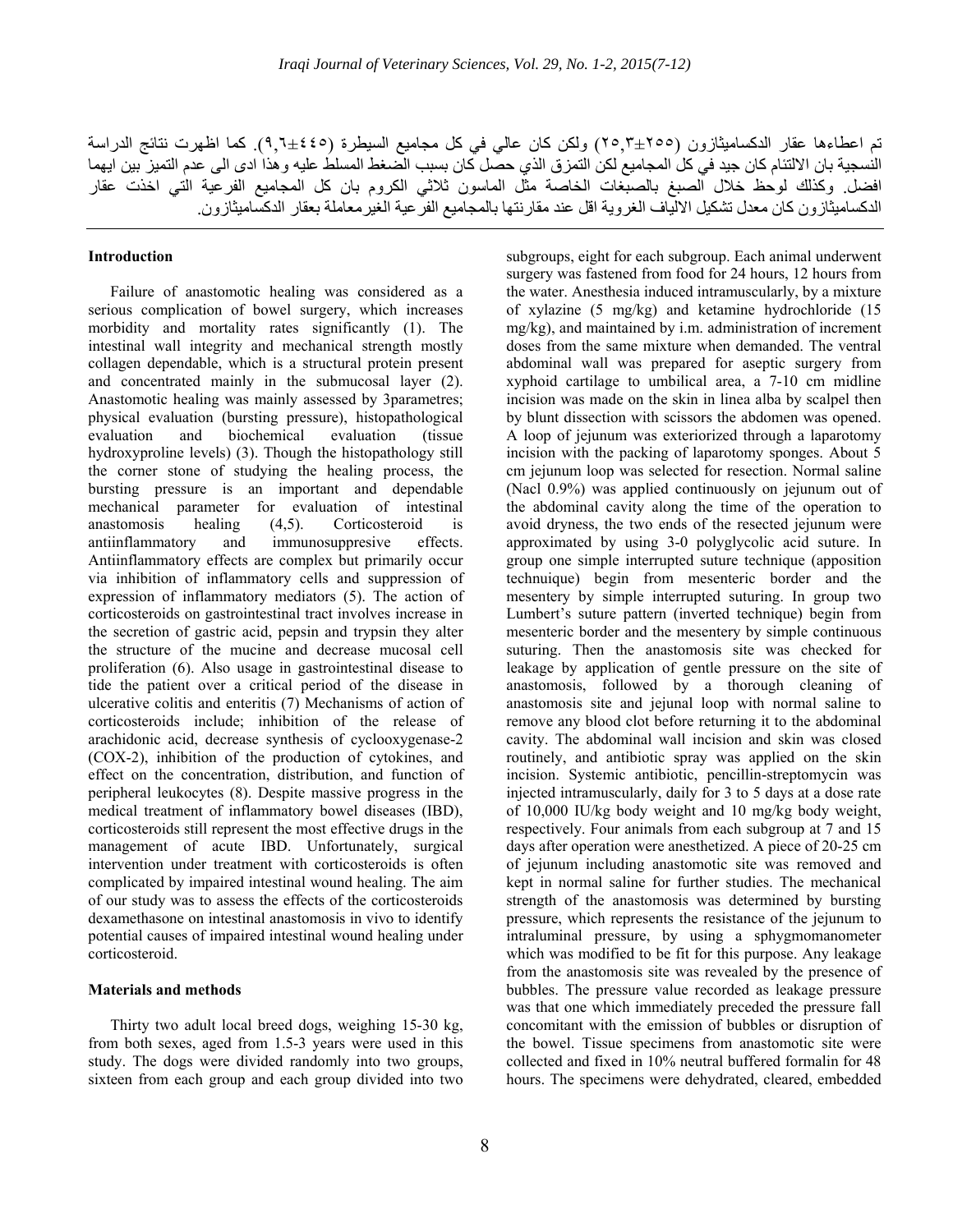in paraffin wax, sectioned at  $5 \mu m$  thickness and stained with two stains hematoxylin and eosin stain and Masson's Trichrome stains. The results statistically analyzed using ANOVA and Duncan test and the level of significance was a at (P<0.05).

#### **R Results**

#### **Bursting pressure measurement**

(1). The mean bursting pressure values were lower in all of Mean anastomotic bursting pressures are given in table the steroid treatment groups in comparison with control groups. It has been observed during shedding the pressure on the intestines in steroidal groups for measuring bursting pressures rupture in serous layer but not observed in the control groups. The results showed there was no rupture or leakage from the anastomotic site in the inverted group, but happened away from the site of anastomosis in any area of intact bowel in most of the animals of this group, but in the apposition group, the rupture and leakage was happening in the site of anastomosis in all animals of this group.

Table 1: The mean of bursting pressure  $\pm$  stander error (S.E.) for both groups after 7 and 15 days

| Groups                    | Apposition of the layers technique by using<br>simple interrupted sutures |                 | Invert technique by use single row of<br>continuous Lumber suture Pattern |                 |
|---------------------------|---------------------------------------------------------------------------|-----------------|---------------------------------------------------------------------------|-----------------|
| Subgroups                 | Control group                                                             | Steroidal group | Control group                                                             | Steroidal group |
| Mean of bursting pressure | $440 \pm 11.6$                                                            | $270 \pm 30$    | $370 \pm 34.2$                                                            | $255 \pm 25.3$  |
| at 7 days ( $mmHg$ )      | A.a                                                                       | B.a             | C,a                                                                       | B.a             |
| Mean of bursting pressure | $425 \pm 22.2$                                                            | $257.5 \pm 6.3$ | $445 \pm 9.6$                                                             | $290 \pm 10$    |
| at 15 days (mmHg)         | B.a                                                                       | C.a             | B,b                                                                       | C.a             |

A,B,C the different letter in each row refer to significant differences ( $P<0.05$ ). a,b the different letter in each column refers to significant differences (P<0.05).

## **H Histopatholog gy**

(Apposition layers) at 15 days after surgery revealed reregeneration of epithelial cells of the mucosa and the formation of mature fibrous tissue and infiltration of inflammatory mononuclear cells in the site of anastomosis ( (Figure 1). Histopathological interpretation in the group one



Figure 1: Re-regeneration of epithelial cells with mature fibrous tissue infiltration with mononuclear inflammatory cells and collagen fiber in the site of anastomosis in animal control group after 15 days. H  $&$  E stain, X43.

As observed a severe rupture in the mucosal and submucosal layers of the intestine as well as the fibrous tissue (Figure 2). After staining with Masson's Trichrome special stain (M.T.CH) there was of deposition a large amount of collagen fibers in submucosal and serosal layers also in the granulation tissue formed in the site of the anastomosis with the infiltration of mononuclear inflammatory cells and the presence of newly formed blood vessels (Figure 3).



Figure 2: Severe rupture in mucosal and submucosal layers also in fibrous tissue as a result of exposure to severe press sure in animal of dexamethas sone group afte er 15 days. H & E stain, X43.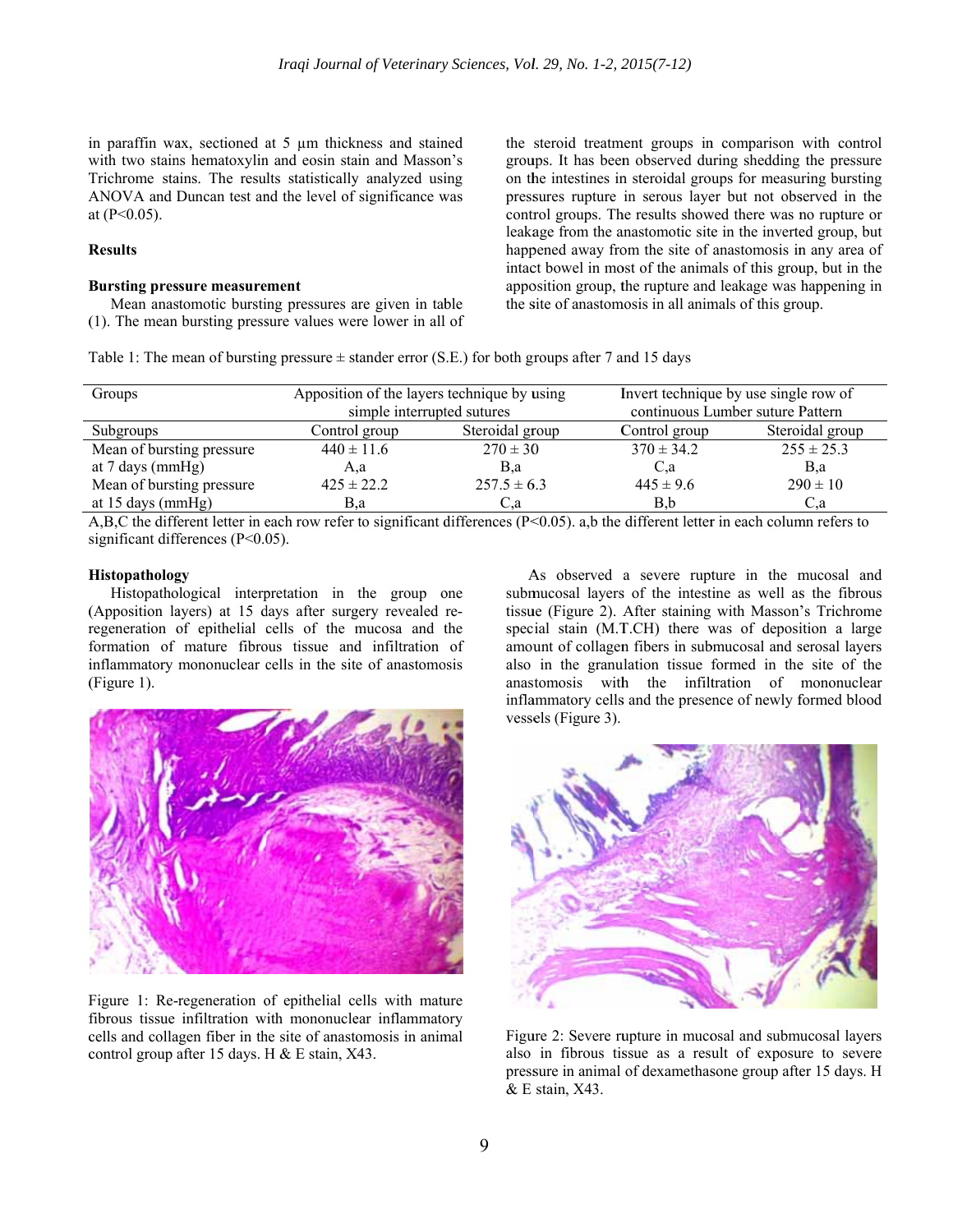o of dense colla agen fibers in the submucos al layer with t the granulation tissue formation containing fibers and newly formed blood vessels presence of polymorphonuclear cellsand mononuclear inflammatory cells in the site of anastomosis (Figure 4). As observed re-regeneration of mucosal layers of the intestine and deposition of mature f fibrous tissu inflammatory cells in the site of anastomosis (Figure 5). Deposition of collagen fibers in submucosal layer and formation of fibrous tissue which extended to serosal layer ( (Figure 6). In group two (inverted technique) there was deposition tissue with infiltration f mononuclear



Figure 3: Deposition of collagen fibers in submucosal layer and in granulation tissue in the site of anastomosis and infiltration with mononuclear inflammatory cells in animal of control group after 7 days. M.T.CH stain, X105.



Figure 4: deposition of dense collagen fibers in the infiltrated with polymorphonuclear and mononuclear inflammatory cells in group treated with dexamethasone after 7 days. H & E stain, X43. submucosal layer with granulation tissue formation



Figure 5: Re-regeneration of mucosal layer of intestine and deposition of mature fibrous tissue with infiltration of mononuclear inflammatory cells in animal of control group after 15 days. H & E stain, X43.



Figure 6: Deposition of collagen fibers in submucosal layer and fibrous tissue formation which extended to serosal layer in dexamethasone group after 15 days. M.T.CH stain, X105 5.

#### **Disc cussion**

## **Bursting pressure measurement**

That of the methods used to measure the strength of anastomosis site is measuring the strength of the bursting pressure which is a pointer to indicate the efficiency of the healing process  $(11,12)$ . The results of measuring the bursting pressure in the two groups revealed a significant difference between animals treated with steroid and the animals untreated with steroid in the same group, The mean bursting pressures values were lower in all of the steroid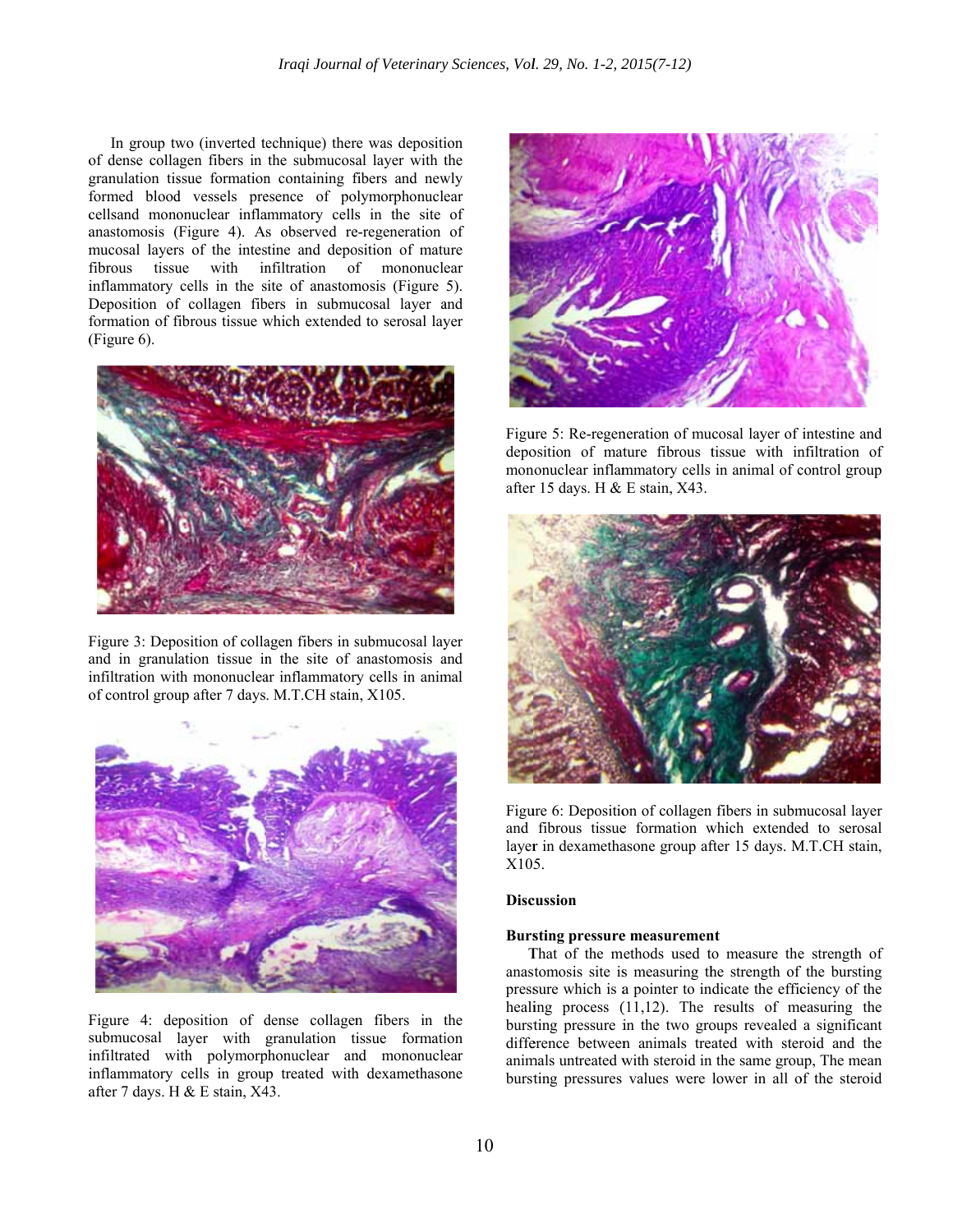treatment groups and higher in all control groups and this agree with other authors (9,13,14). Several other studies concluded that only long term steroid treatment significantly weakens colonic anastomosis when use steroid for 60 days (15-17) this disagree with our study when use steroid for 15 days this confirm presence weakens in the site of intestinal anastomosis, confirm previous results on an impaired healing of colonic anastomosis upon corticosteroids treatment (16,18). In the present study, observed the corticosteroids have negative effect on the site of anastomosis and that agree with other authors (9,19-22). One reason for this effect is due to the influence of corticosteroids on the level of hydroxyproline, which contributes to the formation of collagen fiber, where he works on the lower level of hydroxyproline and this decline leads to weakness site the anastomosis and thus has a negative effect on the bursting pressure. This agrees with other authors (23,24) When he proved that level hydroxyproline is low in the steroidal group comparison with the control group. The changes in hydroxyproline content reflect the changes in the amount of collagen (21,25). When measuring the strength of the bursting pressure did not leak or rupture in the site of anastomosis in inverted group, but the rupture was happening away from the site of the anastomosis, in the intact part of the intestines and this result confirms that the anastomosis in this technique will be a force of intact parts of the intestines this agree with (10).

#### **Histopathology examination**

The formation of mature fibrous tissue that infiltrated with inflammatory cells and collagen fibers in the site of anastomosis this indicates that access to the maturation phase which is a reorganization of the collagen fiber and remodel. This is consistent with researchers (4,27). The rupture made in the mucous layer returns is caused to the pressure off them when we have a measured bursting pressure, also the slides were stained with special stain was observed that the concentrate of collagen fiber in the dexamethasone group lesser than in the control group was caused returns to the influence of steroidal drugs at the level of hydroxyproline which contributes to the formation of collagen fiber this is consistent with researchers (23,24) also with other researchers (16,18) when they said the use of steroidal drugs in the case of intestinal anastomosis have adverse side effect which include weakness of the wound healing. The mechanism of these effects is to prevent the synthesis of collagen and connective tissue repair (18). The deposition of granulation tissue in all groups refers to the occurrence healing in the first intension and this agrees with finding of other researches (27).

#### **References**

- 1. Hendricks T, Mastboom WJ. Healing of experimental anastomosis. Dis Colon Rectum. 1990;33:891-901.
- Gabella G. The cross-play arrangement of collagen fibers in the submucosa of the mammalian small intestine. Cell Tissue Res. 1987;248:491-497.
- 3. Esen E, Sucullu I, Sinan H, Filiz I, Yucel E, Akin ML. The efects of non steriodal anti-inflammatory drugs on healing of colonic anastomosis in rats. East J Med. 2008;13:13-18.
- 4. Eubanks TR, Greenberg JJ, Dobrin PB, Harford FJ, Gamelli RL. The effects of different corticosteroids on the healing colon anastomosis and cecum in a rat model. Am Surg.1997;63:266-269.
- 5. Inan A, Surgit O, Sen M, Akpinar A, Bozer M. Etofenamate and anastomosis in rats. Turk J Med Sci. 2009;5:713-718.
- 6. Plumb DC. Plumb's veterinary drug handbook.  $6<sup>th</sup>$  ed, USA: Blackwell Iowa United States of America. 2008: pp354-356.
- 7. Toth PP. Mosby's drugconsult. In: Nissen D,editors. Drug information. St.louis,Missouri63146. 2002; PP.Ш-2781 – Ш-2784.
- 8. Pazdernik TL, Kerecsen L, Shah MK. Pharmacology. In: Goljan EF. Editor. Drugs used in the treatment of hypoyhalamic,pituitary,thyroid, and adrenal disorders Mosby Elsevier science United States of America. 2003: pp155-156.
- 9. Mantzoros I, Kanellos I, Demetriades H, Christoforidis E, Kanellos D, Pramateftakis MG, Zaraboukas T, Betsis D. Effects of steroid on the healing of colonic anastomoses in the rat. J Tech Coloproctol. 2004;8:180-183.
- 10. Al-Hasan AM. Comparative study of three techniques of End-To-End intestinal anastomosis in horses. MSc thesis, University of Mosul, Mosul, 1988.
- 11. Mast FJ. Wound healing. Surg Clin North Am.1997;77:539-540.
- 12. Mueller POE, Harmon BG, Hay WP, Amoroso L M. Effect of carboxymethylcellulose and a hyaluronate Carboxymethylcellulose membrane on healing of intestinal anastomosis in horses. A J V R. 2000;61:369–374.
- 13. Juna VDR, David EB, Frank GO. Chronic perioperative steroids and colonic anastomotic healing in rats. J Surg Res.1996;66:138-142.
- 14. Polat A, Nayci A, Polat G, Aksoyek S. Dexamethasone downregulates endothelial expression of intercellular adhesion molecule and impairs the healing of bowel anastomoses. J Eur Surg. 2002;168:500-506.
- 15. Aszodi A, Ponsky JL. Effects of corticosteroid on the healing bowel anastomosis. J Am Surg. 1984;50:546–548.
- 16. Phillips JD, Kim CS, Fonkalsrud EW, Zeng H, Dindar H. Effect of chronic corticosteroids and vitamin A on the healing of intestinal anastomoses. J Am Surg. 1992;163:71–77.
- 17. Del Rio JV, Beck DE, Opelka FG. Chronic perioperative steroids and colonic anastomotic healing in rats. J Surg Res. 1996;66:138–142.
- 18. Kim CS, Buchmiller TL, Fonkalsrud EW, Phillips JD. The effect of anabolic steroids on ameliorating the adverse effects of chronic corticosteroids on intestinal anastomotic healing in rabbits. J Surg Gynecol Obstet*.* 1993;176:73-79.
- 19. Tjandra JJ, Fazio VW, Milsom JW. Omission of temporary diversion in restorative proctocolectomy—is it safe. J Dis Colon Rectum. 1993;36:1007–1014.
- 20. Cali RL, Smyrk TC, Blatchford GJ. Effect of prostaglandin E1 and steroid on healing colonic anastomoses. J Dis Colon Rectum. 1993;36:1148–1151.
- 21. Dinc S, Alagol H, Gulcelik MA. Locally applied granulocytemacrophage colony-stimulating factor improves the impaired bowel anastomoses in rats with long-term corticosteroid treatment. J World Surg. 2002;26:1208–1213.
- 22. Lim M, Sagar P, Abdulgader A. The impact of preoperative immunomodulation on pouch-related septic complications after ileal pouch-anal anastomosis. J Dis Colon Rectum. 2007;50:943–951.
- 23. Tahsin C, Ali N, Gurbuz P, Ayse p, Ulku C, Arzu K, Ozgur T, Suha A. Effects of trapidil on healing of colonic anastomosis in an experimental rat model. J Anz Surg. 2003;73:916-921.